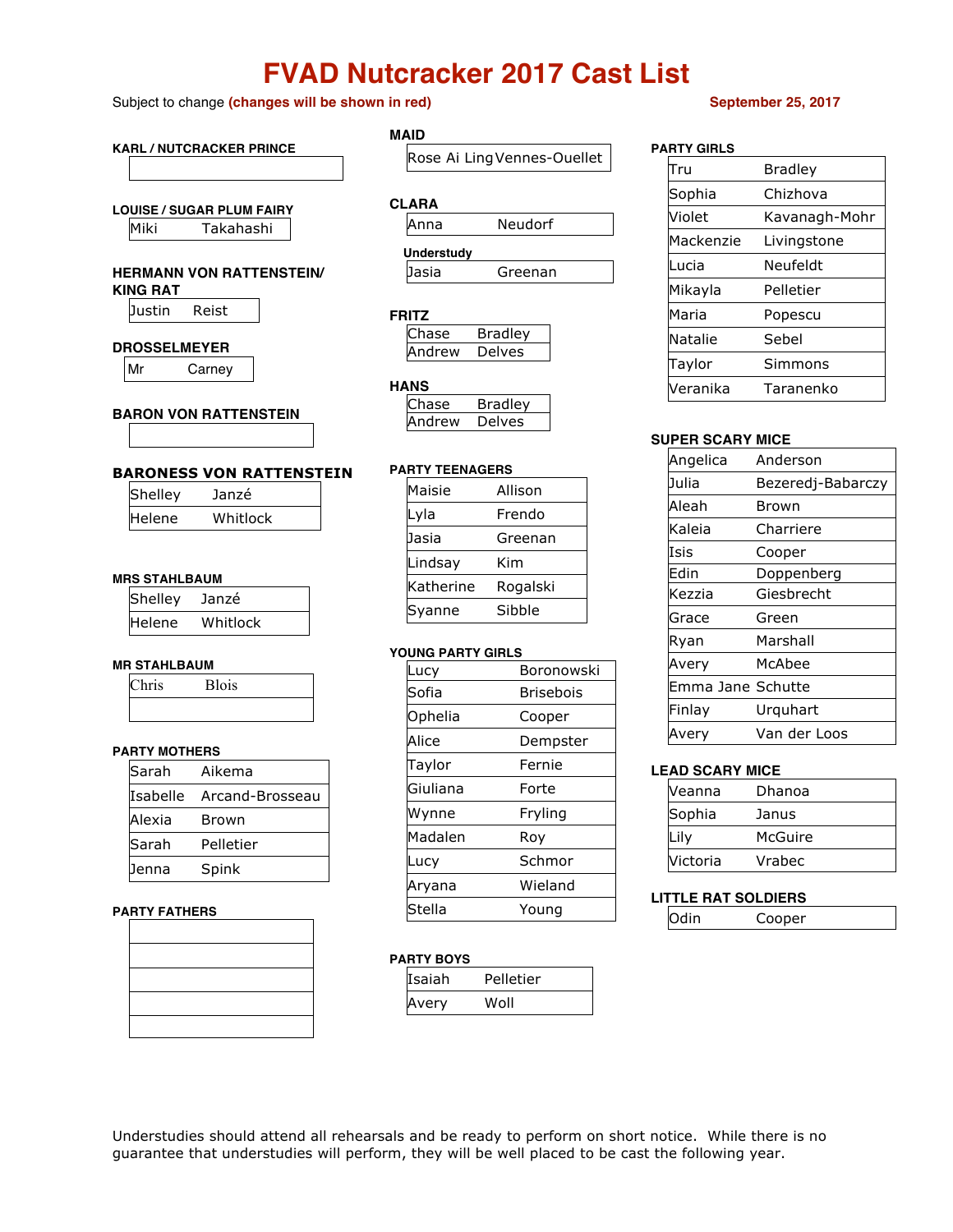# **FVAD Nutcracker 2017 Cast List**

Subject to change **(changes will be shown in red) September 25, 2017**

### **RATS**

### **KING RAT**

Justin Reist

### **NUTCRACKER PRINCE**

### **SUGAR PLUM FAIRY**

| Miki | Takahashi |
|------|-----------|
|------|-----------|

### **SOLDIERS**

| Ireland   | Cau           |
|-----------|---------------|
| Sophia    | Chizhova      |
| Jolina    | Friesen       |
| Violet    | Kavanagh-Mohr |
| Mackenzie | Livingstone   |
| Lucia     | Neufeldt      |
| Maria     | Popescu       |
| Leontine  | Pouwels       |
| Natalie   | Sebel         |
| Taylor    | Simmons       |
| Eva       | Singh         |
| Veranika  | Taranenko     |
| Amelie    | Wedel         |
| Mersadie  | Wolfe         |
| Avery     | Woll          |

## **SPANISH**

| -амэп     |                  |
|-----------|------------------|
| Maisie    | Allison          |
| Lyla      | Frendo           |
| Jasia     | Greenan          |
| Amalie    | Holmsen-<br>Wong |
| Lindsay   | Kim              |
| Katherine | Rogalski         |

### **SNOW QUEEN**

| lElle      | Penner         |
|------------|----------------|
| Ann Li Jie | Vennes-Ouellet |

### **SNOW CORPS**

| Maisie    | Allison   |
|-----------|-----------|
| Taylor    | Blois     |
| Marissa   | Bradley   |
| Abigail   | Delves    |
| Lyla      | Frendo    |
| Jasia     | Greenan   |
| Priscilla | Gubiotti  |
| Grace     | Henderson |
| Lily      | Henderson |
| Piper     | Jones     |
| Lindsay   | Kim       |
| Rio       | Koyanagi  |
| Grace     | Loewen    |
| Elle      | Penner    |
| Katherine | Rogalski  |
| Carissa   | Selbie    |
| Amanda    | Sheffield |
| Jessica   | Sheffield |
| Syanne    | Sibble    |

### **SNOW Understudies**

| Amalie | Holmsen-Wong |
|--------|--------------|
| Sarah  | Pelletier    |

### **PRINCESS OF THE OCEAN**

| Abigail | Delves |
|---------|--------|
| Grace   | Loewen |

### **OCEAN**

| Maisie    | Allison    |
|-----------|------------|
| Jessica   | Birchfield |
| Marissa   | Bradley    |
| Tru       | Bradley    |
| Allison   | Delves     |
| Lyla      | Frendo     |
| Jolina    | Friesen    |
| Jasia     | Greenan    |
| Lily      | Henderson  |
| Lindsay   | Kim        |
| Mikayla   | Pelletier  |
| Paige     | Penner     |
| Katherine | Rogalski   |
| Natalie   | Sebel      |
| Taylor    | Simmons    |
| Viktoria  | Zeleznik   |

### **OCEAN Understudies**

### **LEAD CANDY CANES**

| Priscilla | Gubiotti  |
|-----------|-----------|
| Grace     | Henderson |
| Grace     | Loewen    |
| Elle      | Penner    |

**LEAD CANDY CANE Understudies**

Understudies should attend all rehearsals and be ready to perform on short notice. While there is no guarantee that understudies will perform, they will be well placed to be cast the following year.